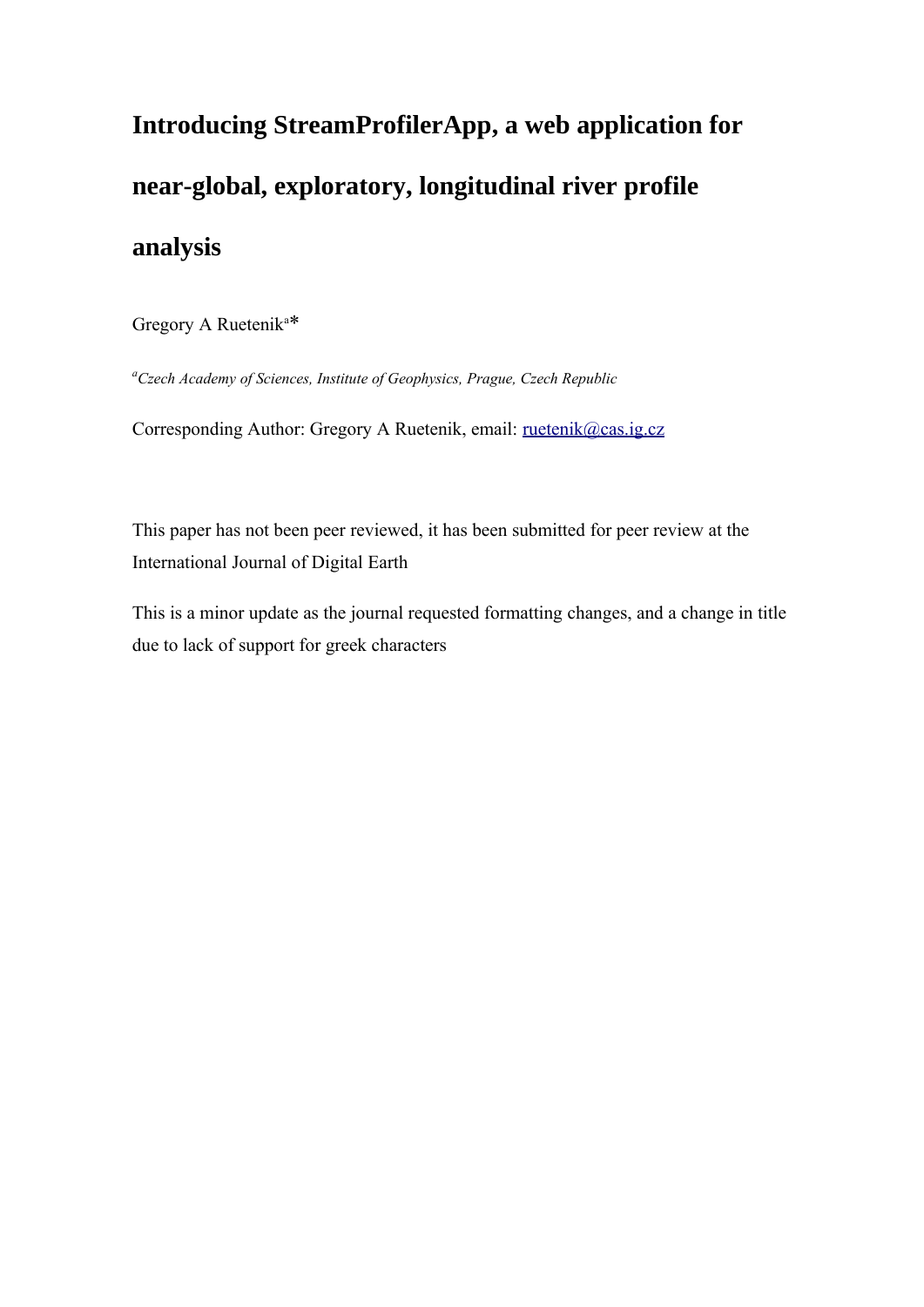# **Introducing StreamProfilerApp, a web application for near-global, exploratory, longitudinal river profile analysis**

Stream profile analysis has been used extensively in the earth sciences. In the past, exploration of stream profiles has required downloading and processing Digital Elevation Models (DEMs) for specific areas, which limits the scope of exploratory analysis. Presented here is a web application designed to analyze stream profiles at 90m resolution at a near-global scale. Based on the Hydrosheds (Wickel et al., 2007) 90m drainage direction, as well as computed d8 drainage direction and void-filled DEMs, the app allows users to quickly query downstream from selected points anywhere within  $\pm 60$  degrees latitude, in order to interactively analyze corresponding stream profiles in both distance and  $\chi$  space, where  $\chi$  is a metric that is proportional to the presumed steady-state shape of the stream profile (Perron and Royden, 2013). StreamProfilerApp is open source, and although currently it is designed as an exploratory tool, more functions can be easily added via community contributions and/or from existing toolsets.

Keywords:: river profile analysis, geomorphology, big data, science communication

# **1.0: Introduction**

Rivers are often thought to respond to tectonic perturbations by propagating signals upstream, and longitudinal stream profile analysis has become increasingly important for understanding the coupling of tectonics and surface processes (e.g., Hack, 1973;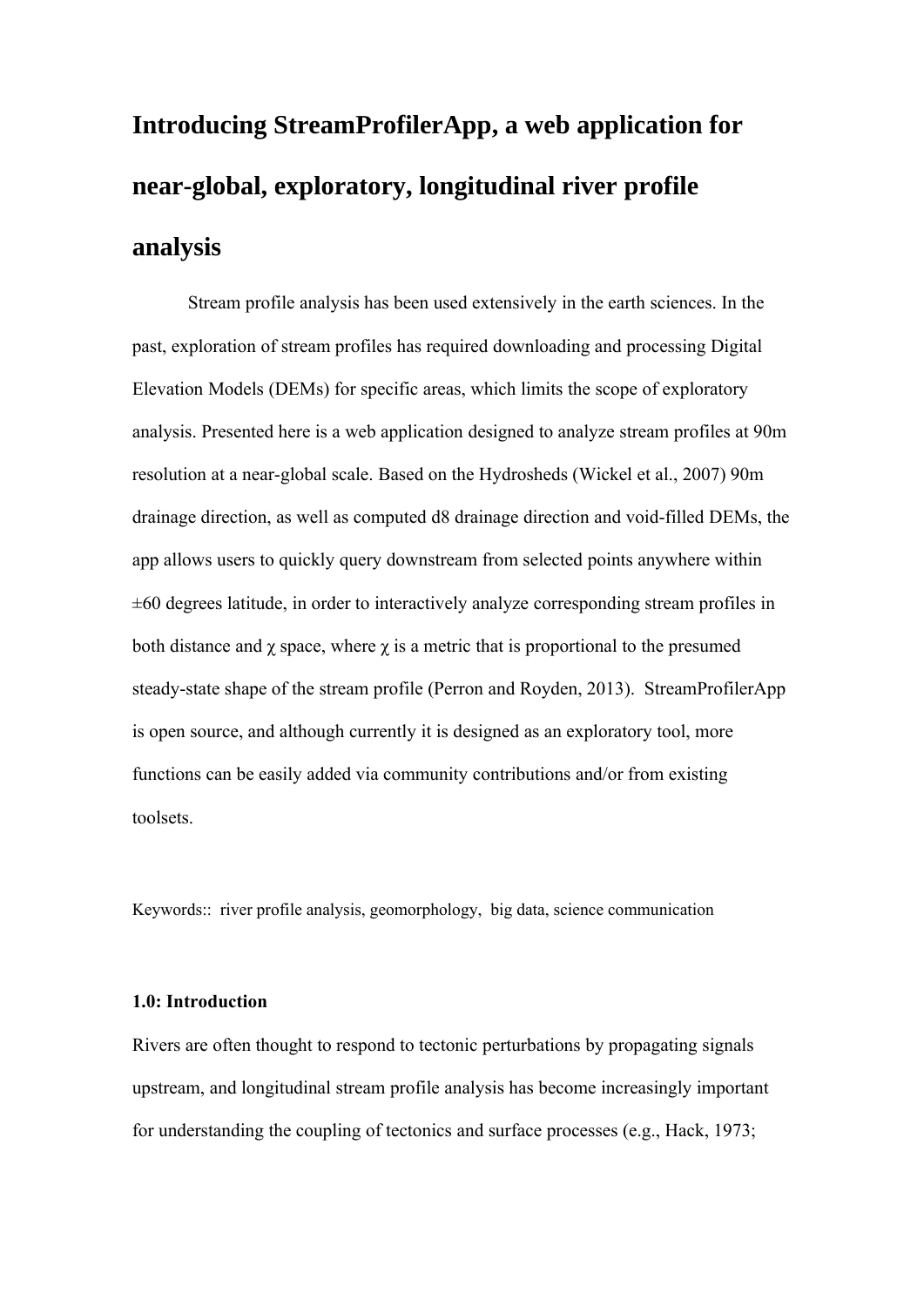Whipple and Tucker, 1999, Wobus et al., 2006, Perron and Royden, 2013, Ferrier et al., 2013, Willett et al., 2014, Beeson and McCoy, 2020 and many others).

River profile analysis became more popular with the advent of widely accessible global digital elevation models (DEMs) (eg. SRTM, Farr and Kobrick, 2000). Initially released globally from -60 to 60 degrees latitude at 90m resolution, several different processed forms of Shuttle Radar Topography Mission (SRTM) data were released in the early to late 2000s (e.g. Hydrosheds, Wickel et al., 2007; the Consortium of International Agricultural Research Centers (CGIAR; https://srtm.csi.cgiar.org/)). Due to their size, DEMs are often provided separately as tiles, which requires GIS processing on the user's end in order to merge tiles perform further processing. Several toolboxes have emerged to perform processing and topographic analysis on DEMs (Whipple et al., 2007, Shahzad et al., 2011, Schwanghart and Scherler, 2014, Forte and Whipple, 2019, Clubb et al., 2019). However, the time-consuming nature of downloading and processing DEMs restricts exploratory efforts to analyze stream profiles across the globe. StreamProfilerApp is a simple application that can precede more in-depth analysis with the aforementioned existing toolboxes, by allowing users to explore areas of potential interest at a near-global scale.

# *1.1: Theory of χ-based stream profile analysis*

A large portion of river profile analysis is built on the stream power equation (e.g. Howard et al., 1994; Whipple and Tucker 1999). Stream power is a nonlinear advection equation solving for topographic change within the river network:

$$
dz/dt = U - k Am (dz/dx)n
$$
 (1)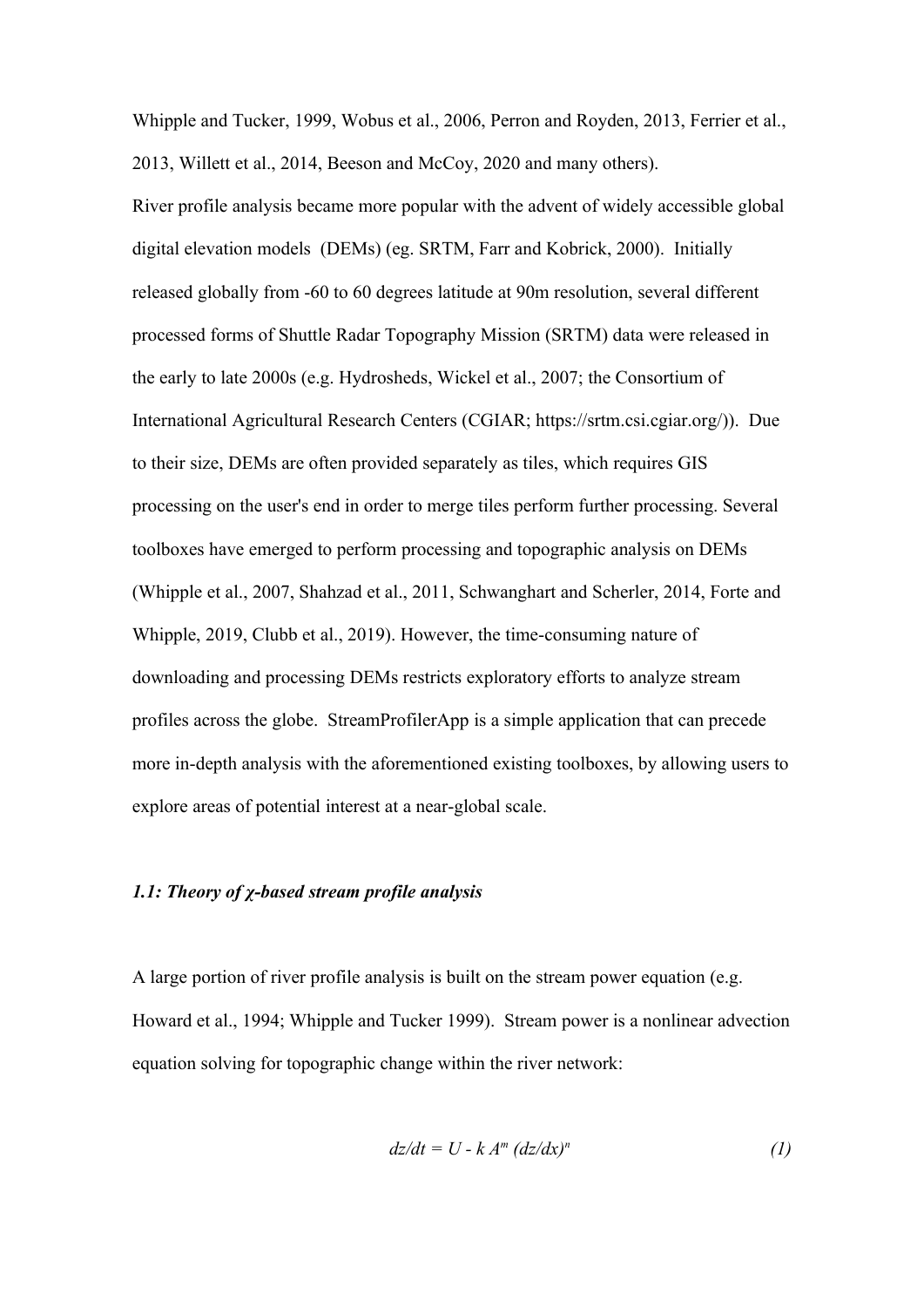where  $\frac{dz}{dt}$  is the rate of change in surface elevation, U is (typically tectonic) uplift rate, *k* is an advection coefficient, *A* is upstream drainage area at a given point,  $dz/dx$  is an approximation of local slope, and *m* and *n* provide the scaling relationship for drainage area, slope, and erosion rate.

The steady state profile for the stream power equation can be solved assuming that  $dz/dt = 0$ , i.e. that uplift rate balances fluvial incision rate:

$$
U = k A^m (dz/dx)^n \tag{2}
$$

which, when integrated solving for z gives the steady state solution for the elevation of the river profile

$$
z_0 = \int U^{1/n} / (k^{1/n} A^{m/n}) dx \tag{3}
$$

*U* and *k* are often assumed to be spatially uniform, and frequently we are only interested in how the steady state elevation scales with the river profile. Therefore the choice of *U* and *k* have no influence on the shape of χ-elevation plots in this case, and are frequently set to unity. The resulting value for  $\chi$  is a discretized function which is linearly proportional to the above integral, summing upstream along each cell within the DEM from a given starting elevation downstream:

$$
\chi_i = \sum U^{1/n} A_0^{m/n} / (k^{1/n} A_i^{m/n}) \Delta x_i \tag{4}
$$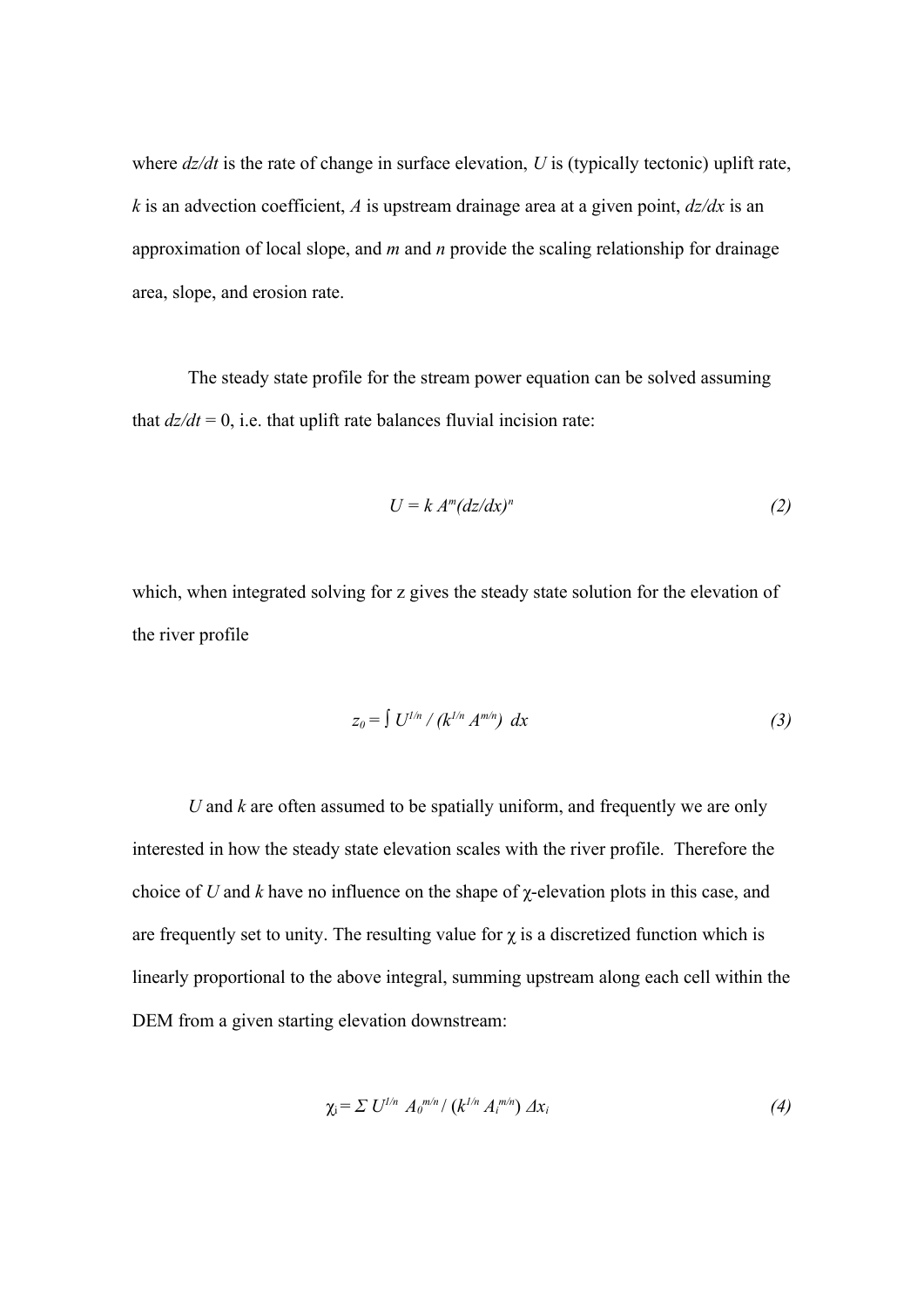where  $A_0$  is a scaling area that gives  $\gamma$  units of length (e.g. Willett et al., 2014), and iterates upstream along dem cells *Δx* distance apart. χ-elevation analysis is a relatively recent development that has become a robust tool for interpreting tectonic signals within river networks. When a longitudinal river profile is plotted against  $\gamma$ , the resulting graph should be linear if the stream profile is at steady state and the ratio *m/n* is appropriately chosen. Any deviations from steady state may appear as breaks in this linear slope (e.g. Beeson and McCoy, 2020). Deviations are sometimes referred to as knickpoints, which are often transient responses to downstream tectonic perturbations.

#### **2.0: Methods**

StreamProfilerApp data was produced using standard methods for DEM processing and analysis. I briefly describe these methods below.

#### *2.1 Flow routing*

To extract stream profiles, StreamProfilerApp currently uses the Hydrosheds flow direction grid as the default method for flow routing. Hydrosheds provides a unidirectional flow routing grid produced from a hydrologically conditioned DEM, which means that the mapped location of rivers have been "burned" into the DEM in order to force the flow routing algorithm down the rivers' observed path. Although the river path based on the hydrologically conditioned DEM often match well with mapped river locations, the Hydrosheds conditioned DEM is not suitable for extracting the *topography* of the rivers along their path because the process of stream burning often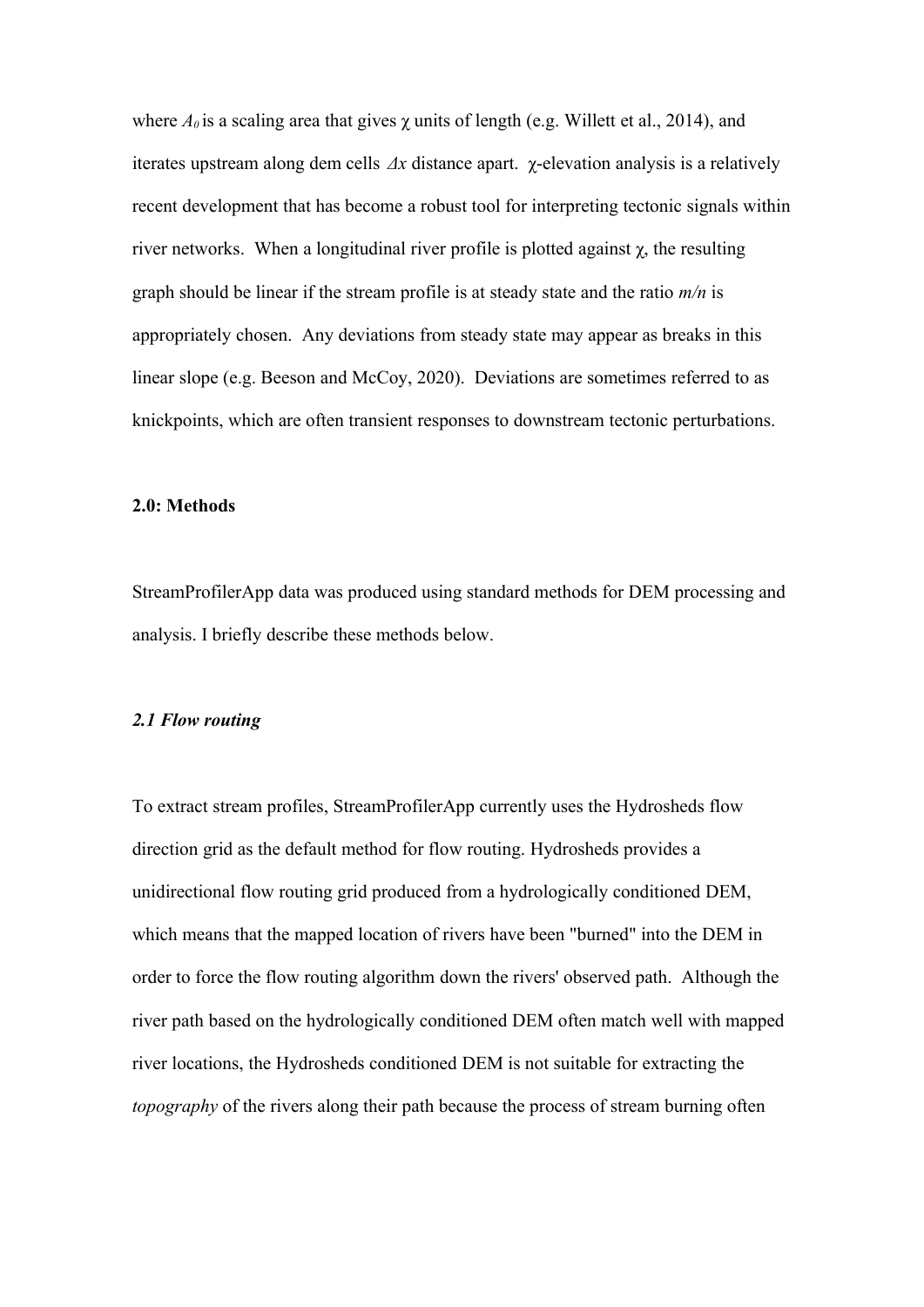erases tectonic signals from the river network. Therefore, the Hydrosheds void-filled (non-hydrologically-conditioned) DEM is used for the river topography.

As an alternative to the Hydrosheds flow routing, I also provide a "d8" flow routing grid produced by filling pits and basins within each continent using the method of Barnes et al., (2014) (see code for the implementation) and routing down the path of steepest descent. Although this works well for high, steep, topography, the flow routing becomes less accurate around lower, flatter areas such as continental interiors and coastal plains, and particularly in intracratonic basins, and therefore Hydrosheds flow routing is recommended for these areas. This is because Hydrosheds has been explicitly tuned so that flow is routed along observed locations large streams, whereas the d8 method simply routes down the steepest descent path of the pit-filled SRTM grid.

#### *2.2: Drainage accumulation*

A drainage accumulation grid (*A* in eq. 4) was pre-built by using the Fastscape method (Braun and Willett, 2013; see the GlobalStack repository for the implementation*).* In order to ensure river connectivity, each continent was processed continuously. The processed accumulation grids for each continuous continent (Eurasia, Africa, Australia, North America, South America) are provided at the links listed in the footnotes.

# *2.3 Topography and χ processing*

Although pit-filled DEMs were created to produce the d8 flow routing grid, the pitfilled DEMs have no further use in StreamProfilerApp. Instead, the topography is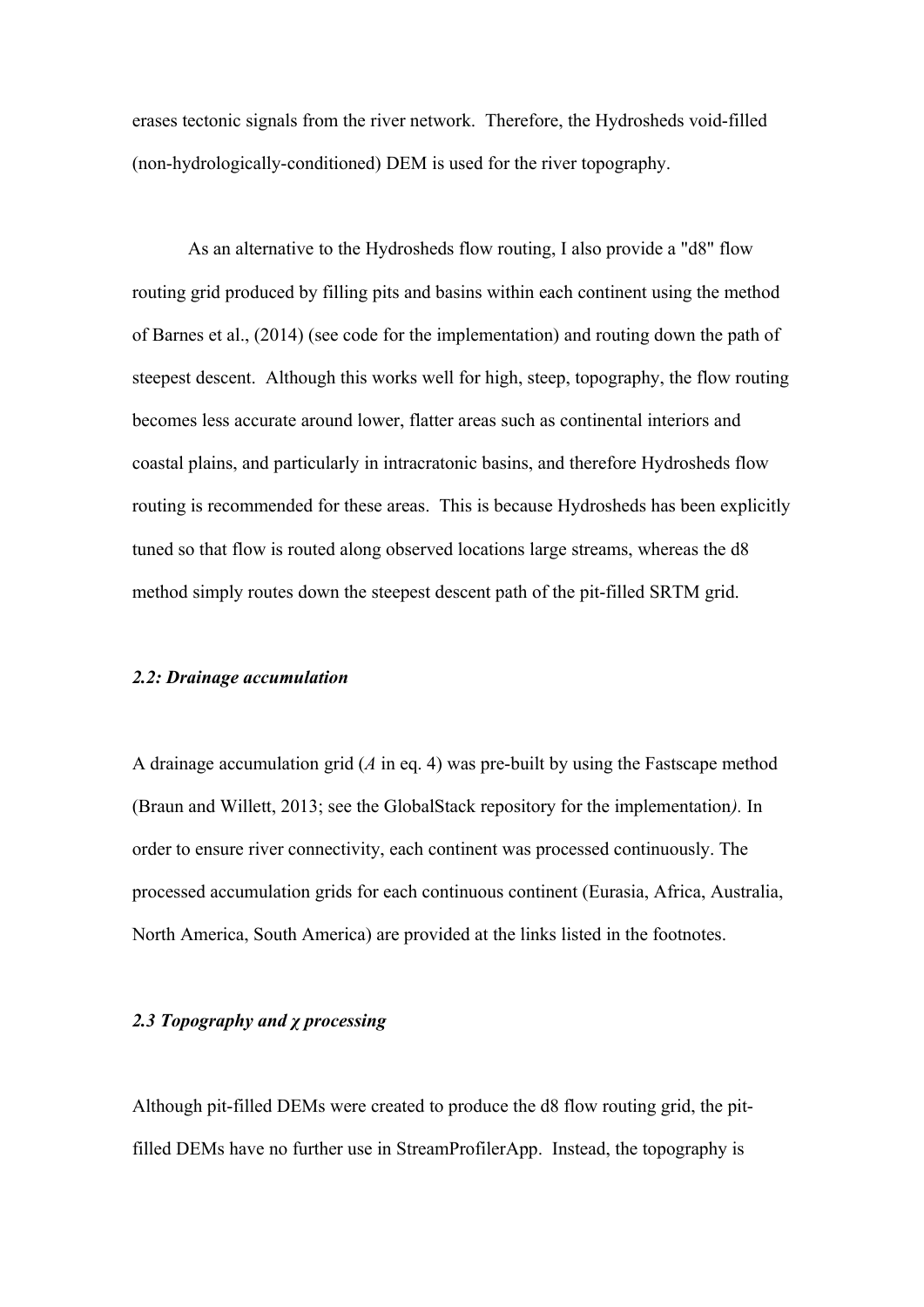extracted from the original DEM, even when using d8 flow routing. This results in what appears to be topographic noise along the river profile (e.g., the depression at the cursor location in Figure 1). The pits are not filled in order to help users to distinguish between real knickpoints in the river and those that might have been produced by the pit-filling algorithm over noise, basins, dams, or natural variations in streambed elevation. However, in large, flat rivers, the noise can be significant and detract from the overall signal of the river. A 1D Gaussian filter is therefore employed with an optional smoothing window size (in units of standard deviations), as implemented by the SciPy package (SciPy.org).

Additionally, in order to limit data that needs to be rendered by the web-based plots, the elevation and distance data are interpolated to a maximum of 1000 data points. Similarly, the χ-elevation profiles are interpolated down to a maximum of 1000 data points. The raw, un-interpolated elevation data can still be downloaded by the user, however.

The χ calculation of *eq. 4* is done after the stream is selected. Once a user selects a river, drainage area and distances are extracted along the river network, and an integral sum is performed upstream from the lowest elevation selected by the user. Due to the relatively low computational cost of this method even for extremely long rivers, multiple  $m/n$  (theta) values are calculated simultaneously and sent to users for comparison.

# *2.4: User interface*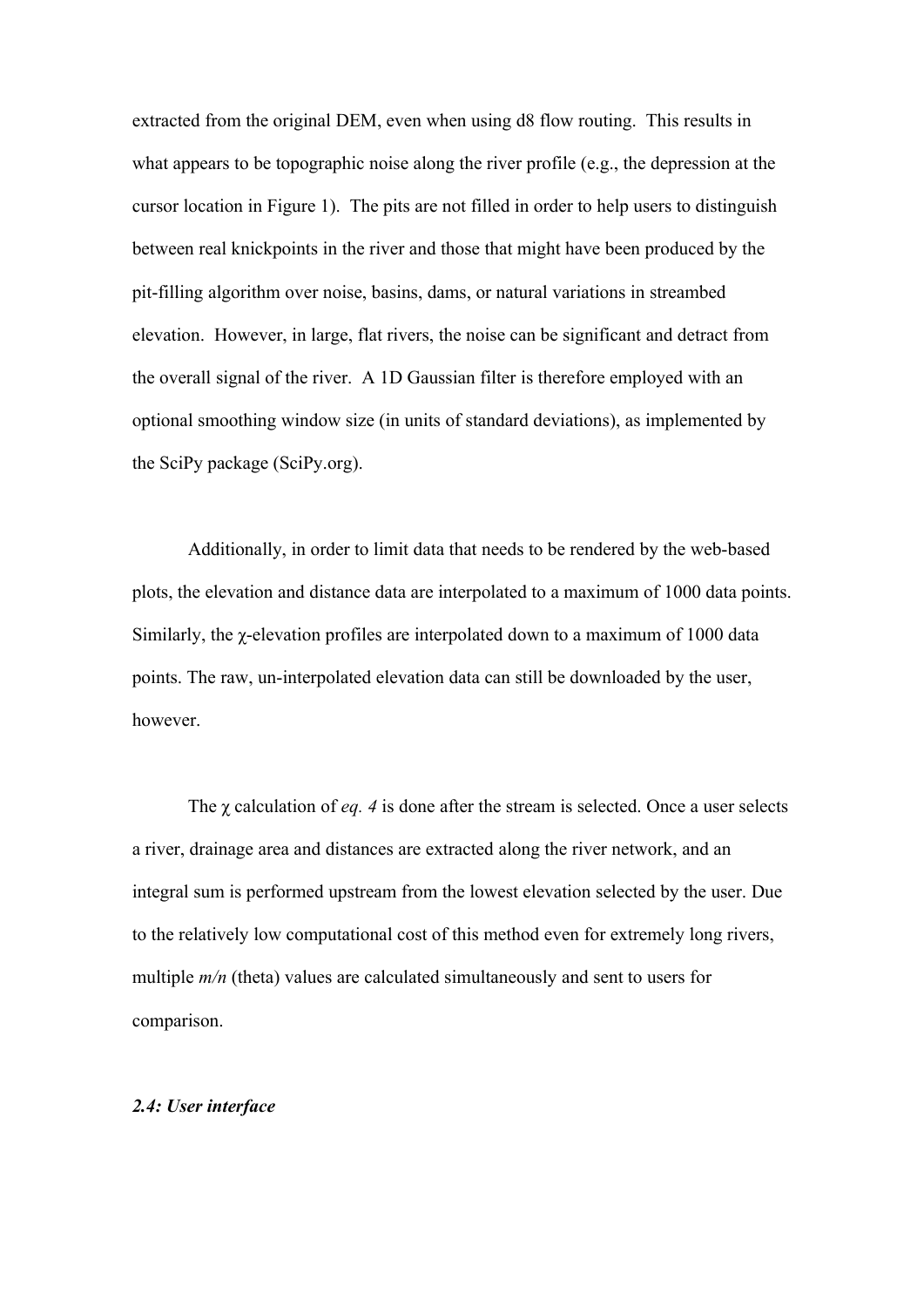Users select the headwaters from a map which shows an OpenTopography map (www.OpenTopography.org). The stream is then computed based on the selected flow routing dataset. When stream computation is completed, the page will reload with an elevation profile of the river. The river profile is displayed with an interactive plot, along which users move their cursor and show the corresponding location on the map (Figure 1).



Currently using Hydrosheds DEM and flow routing, which is better for lowlands and large rivers. For high, steep rivers, use d8 flow routing. Move cursor along the plot to see its placement. Scroll down for more plotting and downloading options



 Figure 1: The StreamProfilerApp interface allows users to query downstream from a given point, graph the elevation of the profile, then use the interactive cursor to correlate channel features with their location located along the profile in planform.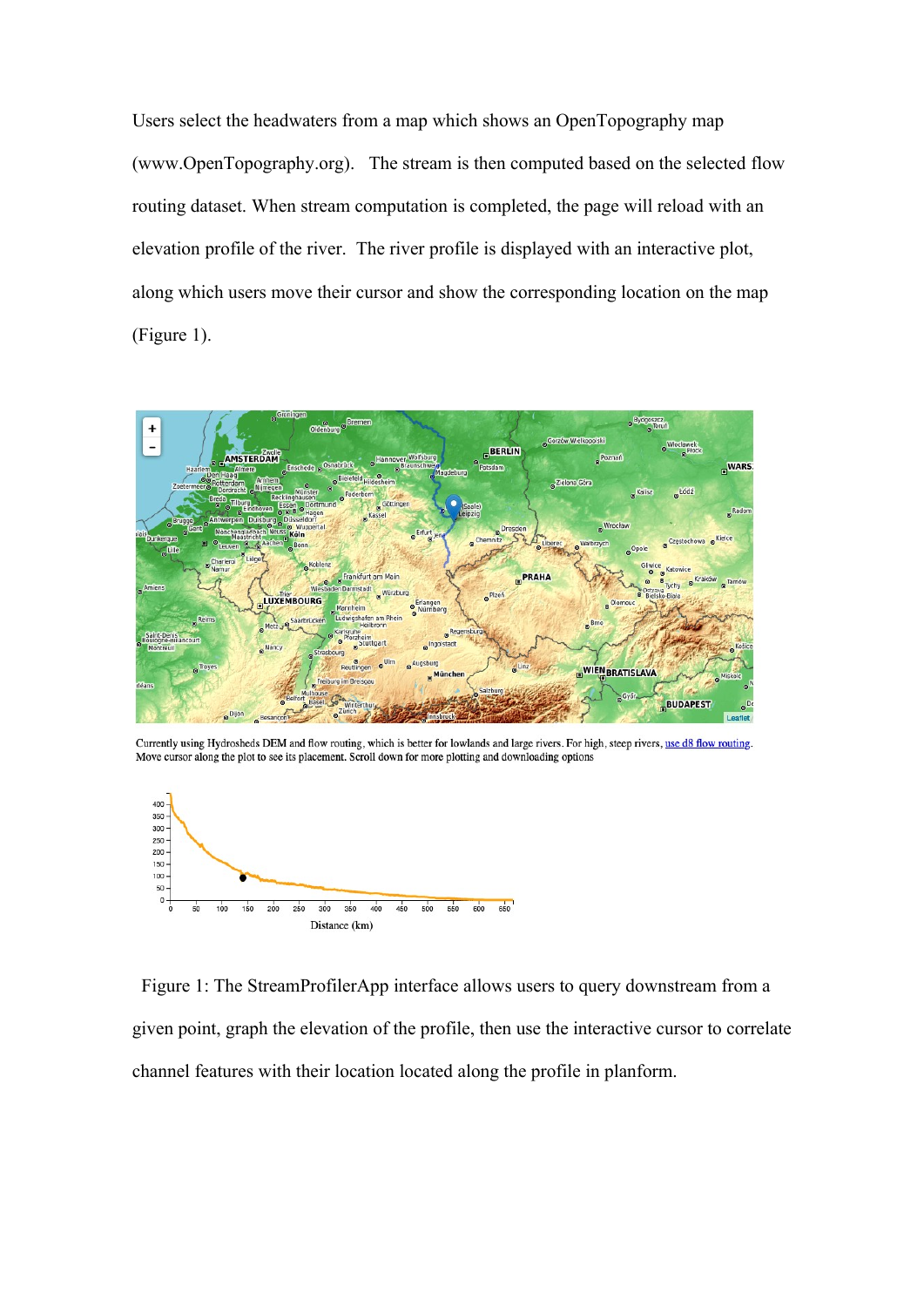Users can also view a  $\chi$ -elevation plot. An interactive graph will display showing the χ-elevation profile of their river. These interactive graphs can be downloaded and shared for display in most browsers. As outlined above, the χ-elevation plot should appear linear for a steady state river if an appropriate *m/n* value is chosen. The user can select an appropriate theta (*m/n* value) at an interval of 0.1 within the range 0.25 - 0.65 for their plot using the sliding bar at the bottom of the graph. The user can also select a subset of the χ-elevation profile to be displayed in the bottom panel by dragging their cursor along the area of interest in the top panel. (Figure 2).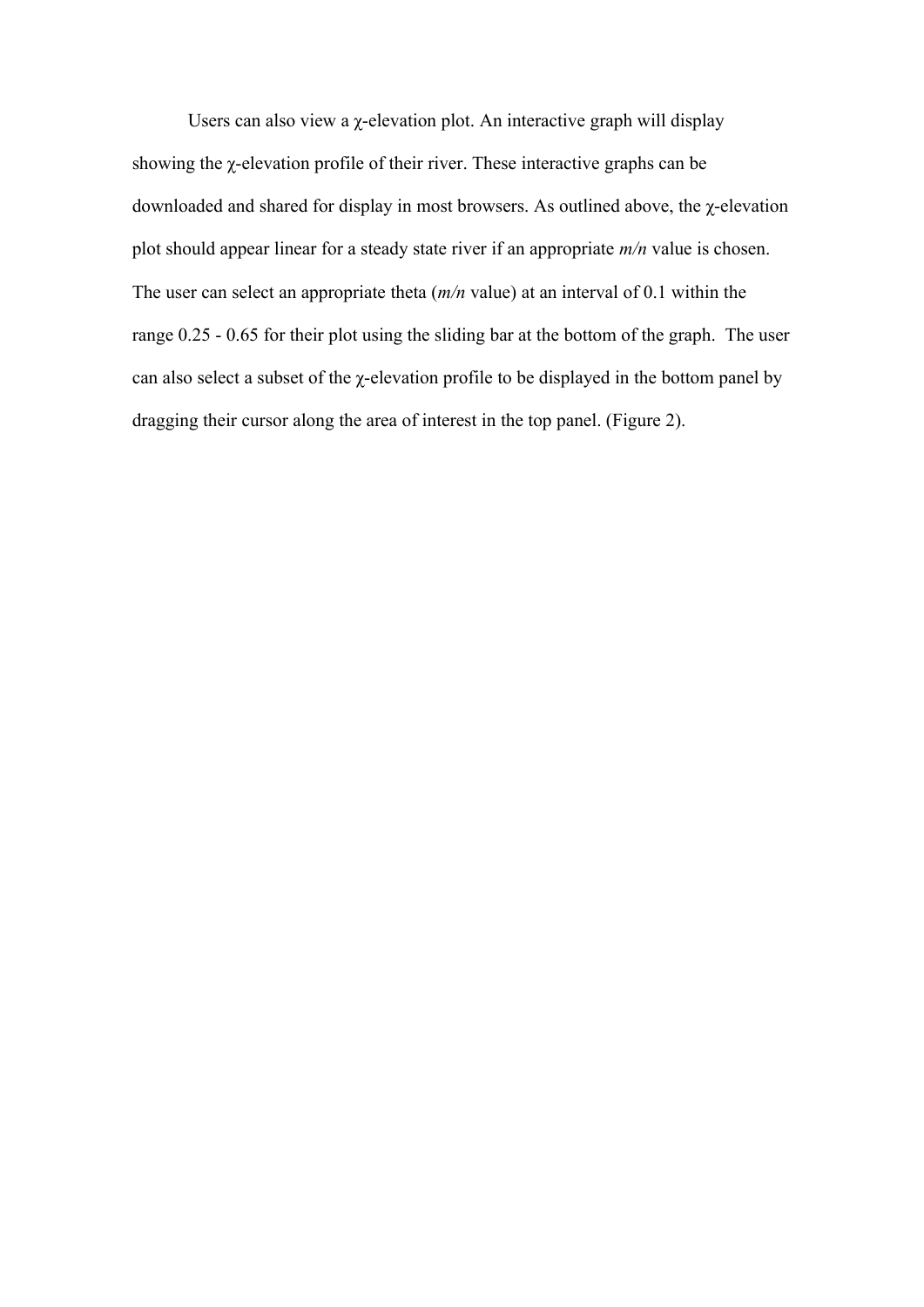

Figure 2: An interactive graph of  $\chi$  vs. Elevation is generated by and displayed using Vega-Lite. Users can select data from the top panel to be displayed in the bottom panel, or adjust the theta value from *eq. 4.*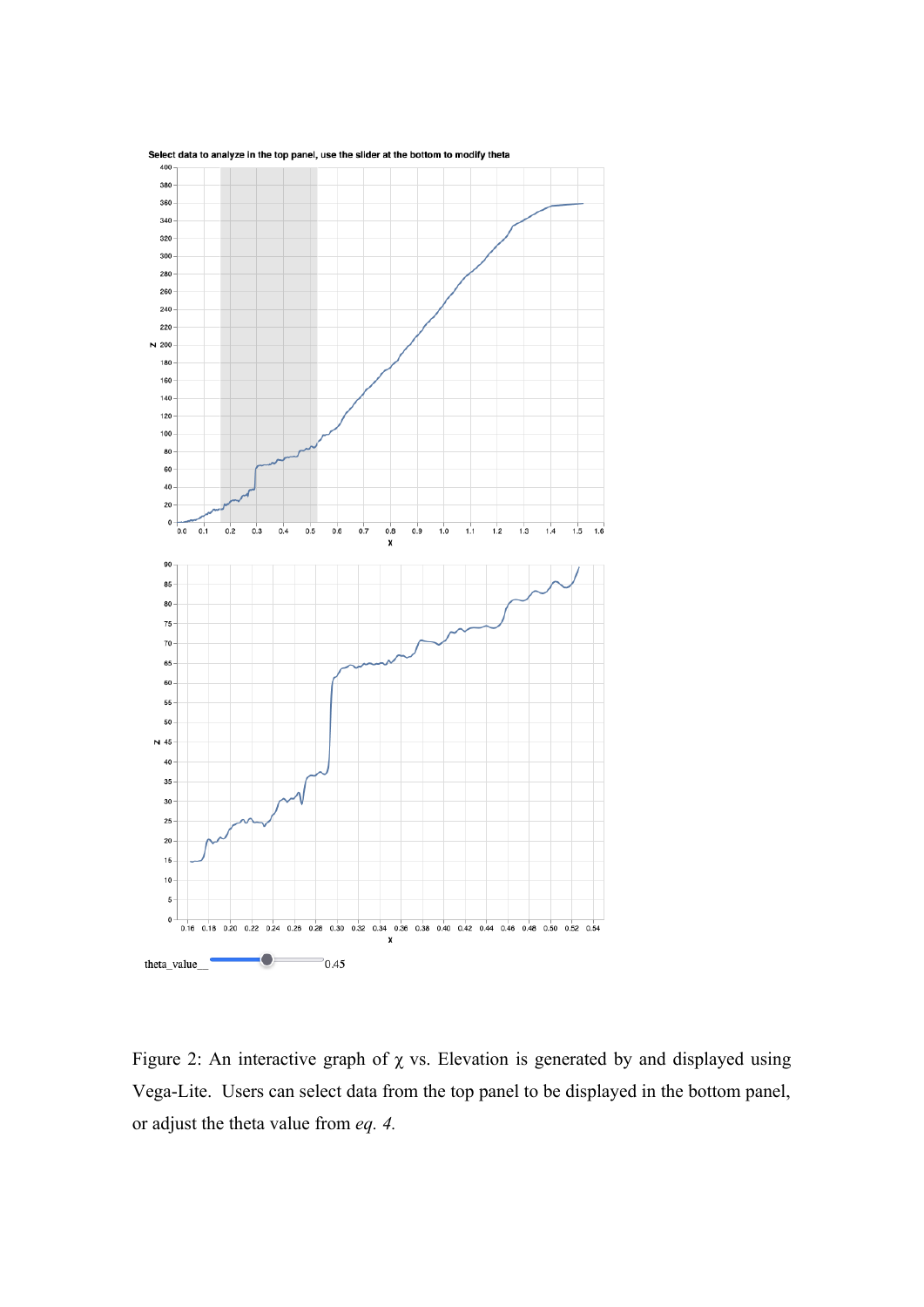Finally, a user can download the data for their select river for further processing in GIS or for programming. In particular, the user can export a GeoJSON file of the river path to load in most GIS programs.

#### **3.0: Discussion**

StreamProfilerApp can be used as an app to explore global river profiles, and is ideal for both research and educational purposes. It was designed to have a simple interface with a limited number of functions for ease of use, and to limit hardware requirements of hosting servers. However, for this reason, the methods employed are less robust than those of stand-alone toolboxes for stream profile analysis (e.g., Schwanghart and Scherler, 2014; Forte and Whipple, 2019, Clubb et al., 2019). StreamProfilerApp is therefore designed to supplement these toolboxes by allowing users to explore areas of interest before downloading DEMs and performing more in-depth analyses.

# *3.1: Data quality*

DEMs were downloaded as 16-bit integers, which means that there is at least 0.5m uncertainty in the elevation at any given point. Additionally, the DEM data is presented in its raw void-filled form, instead of the pit-filled DEMs that are produced to make the d8 flow direction grid. As stated previously, users must take the choice of a flow routing with consideration for the area of interest: The d8 grid will not be accurate on low, flat, topography, while Hydrosheds may be less accurate in some areas of high topography. Additionally, SRTM has been known to be inaccurate in areas where there may be significant radar "shadowing" from topography, i.e. extremely deep canyons (Grohman,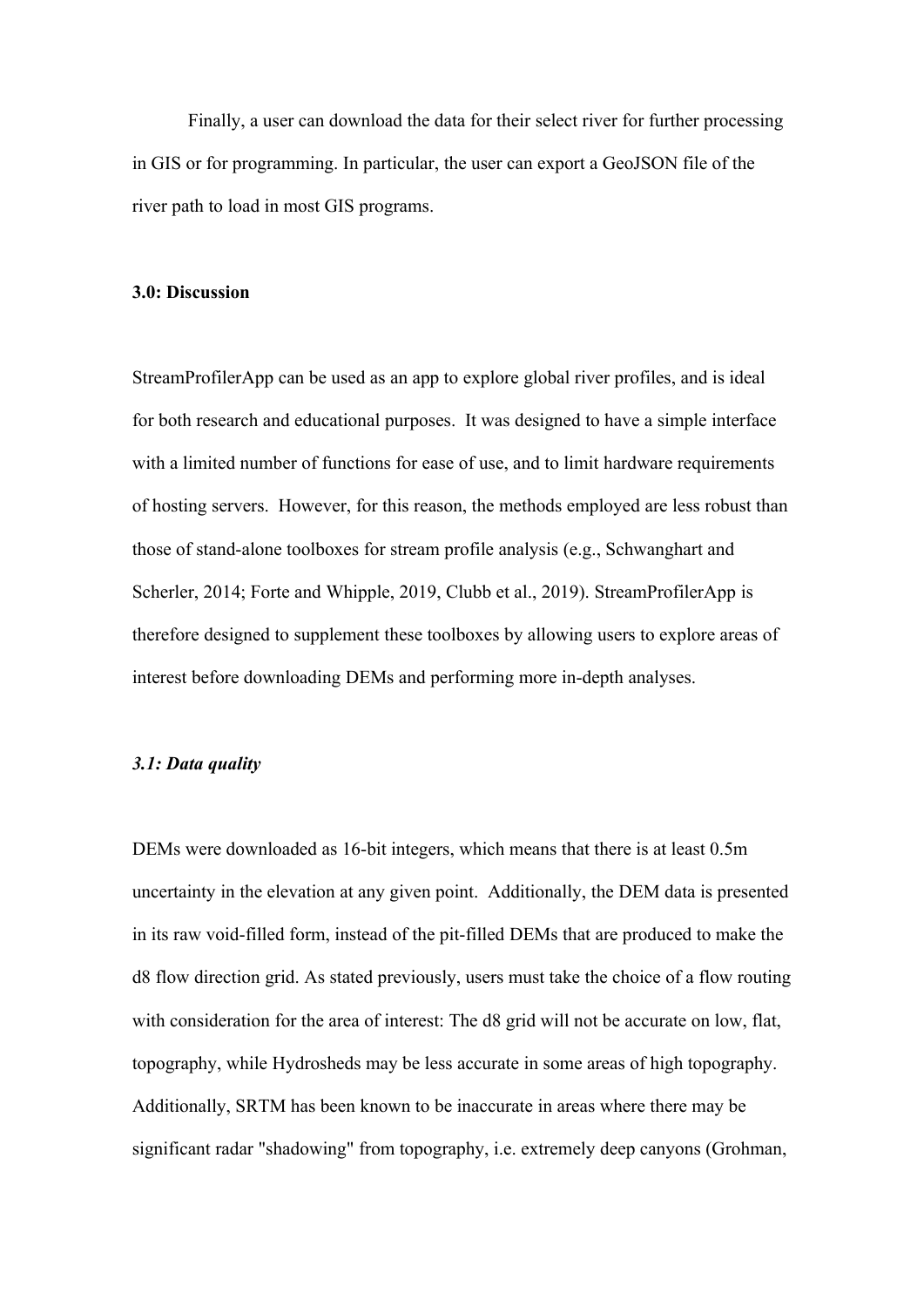2018). Hydrosheds has attempted to interpolate these voids, but users should be cautious about extracting profiles in these areas and take note of anamalous topography, particularly in areas such as the Himalaya where anamalous spikes in SRTM data can be readily identified. A recent assessment of elevation data in the Indian Himalaya found that SRTM may not have acceptable accuracy for many studies with standard error typically  $> 10$ m (Mukul et al., 2017).

# *3.2: Practical considerations*

StreamProfilerApp sends and receives limited information at a time - downloading data for the longest rivers (e.g., the Nile) is at most 6 MB. The largest practical problem to overcome with a global stream profiler is the size of the datasets, which are too large to be loaded into computer memory on most servers. Fortunately, modern solid-state drives are sufficiently fast that most datasets can be memory-mapped with limited slowdown. The current implementation is hosted on Amazon AWS in Frankfurt, Germany with the "i3en.large" configuration:  $2x$  vCPUs  $\omega$ , 3.1 GHz, 16 GB memory, 1250 GB SSD storage, and 25 GB/s network bandwidth. The longest time to extract a single river and topography under no other server load was 35 seconds for the entire Nile river. However, extraction is much faster if users select another, nearby river, because the nearby river information has already been loaded into memory.

To prevent server overload, the app has been set to deny more users if the number of queries exceeds 50 within 5 minutes. However, StreamProfilerApp was designed to be easy to set up. If demand becomes great enough, more hosts can be added easily.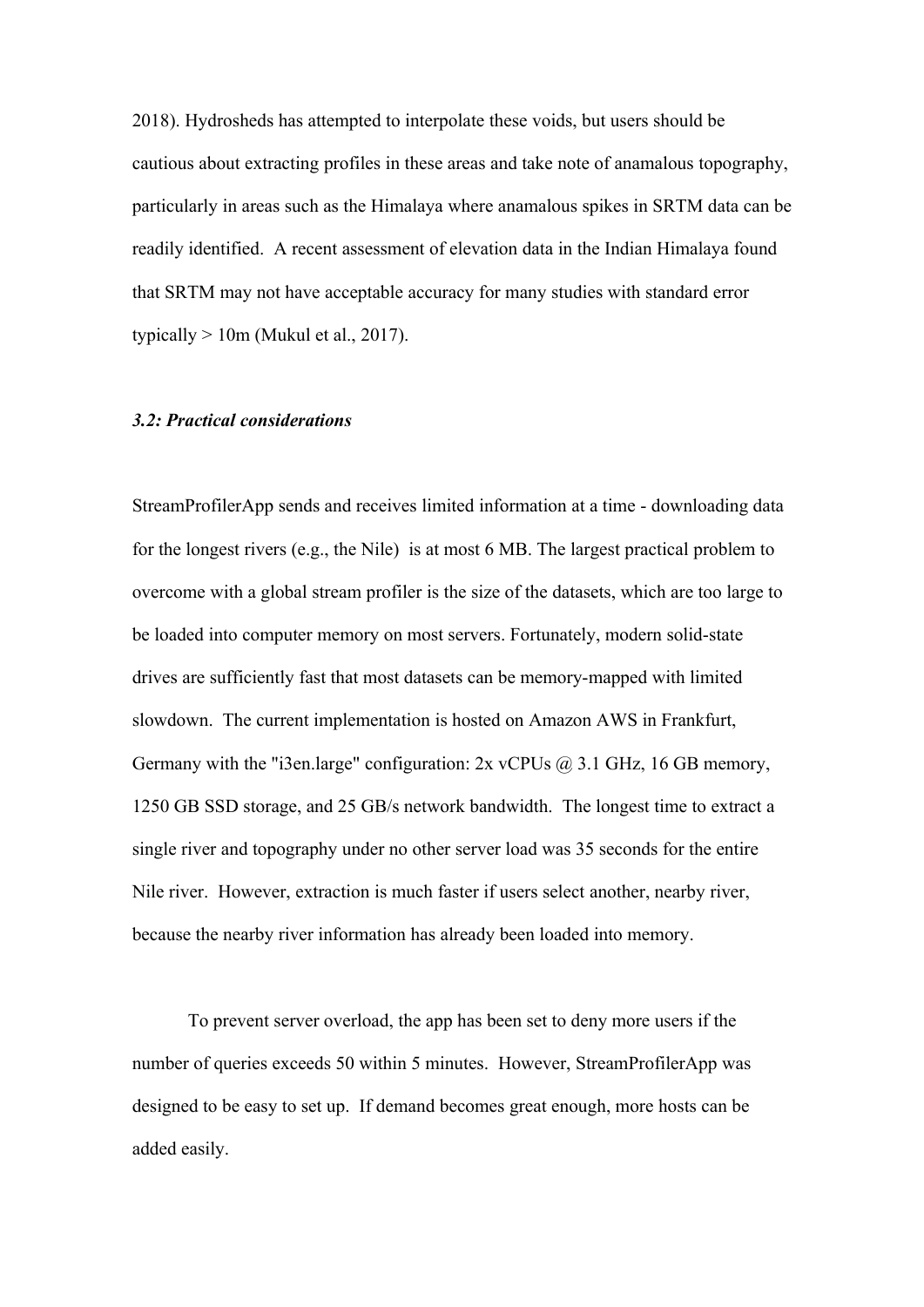# *3.2: Future plans*

Although StreamProfilerApp was designed to have a simple interface with limited server load, it is possible that new functions can be added in the future. Community input for new functionality is welcome. Additionally, Hydrosheds v2.0 is slated to be released in the near future (Lehner et al., 2021), which will include areas for the entire globe outside the 60 degree latitudes, and will be included in StreamProfilerApp upon release.

#### **4.0: Conclusions**

Presented here is a web application which makes use of global river data to allow for rapid, near-global river profile analysis in  $\gamma$ -space for exploratory purposes. Although the StreamProfilerApp interface is simple, it can serve as a powerful tool for those who are exploring and are not yet ready to perform in-depth analysis with a stand-alone toolbox, and for educators. The Python-based design is robust and may allow for the inclusion of additional tools in the future.

**Code Availability:** The stream profiler app is available for use from https://streamprofilerapp.github.io/ . The source code is available at https://github.com/streamprofilerapp/streamprofilerapp . Custom functions made for processing the DEMs are provided at https://github.com/streamprofilerapp/globalstack

**Data Availability:** Data grids used on the server are available from google drive on the link in the GitHub repository.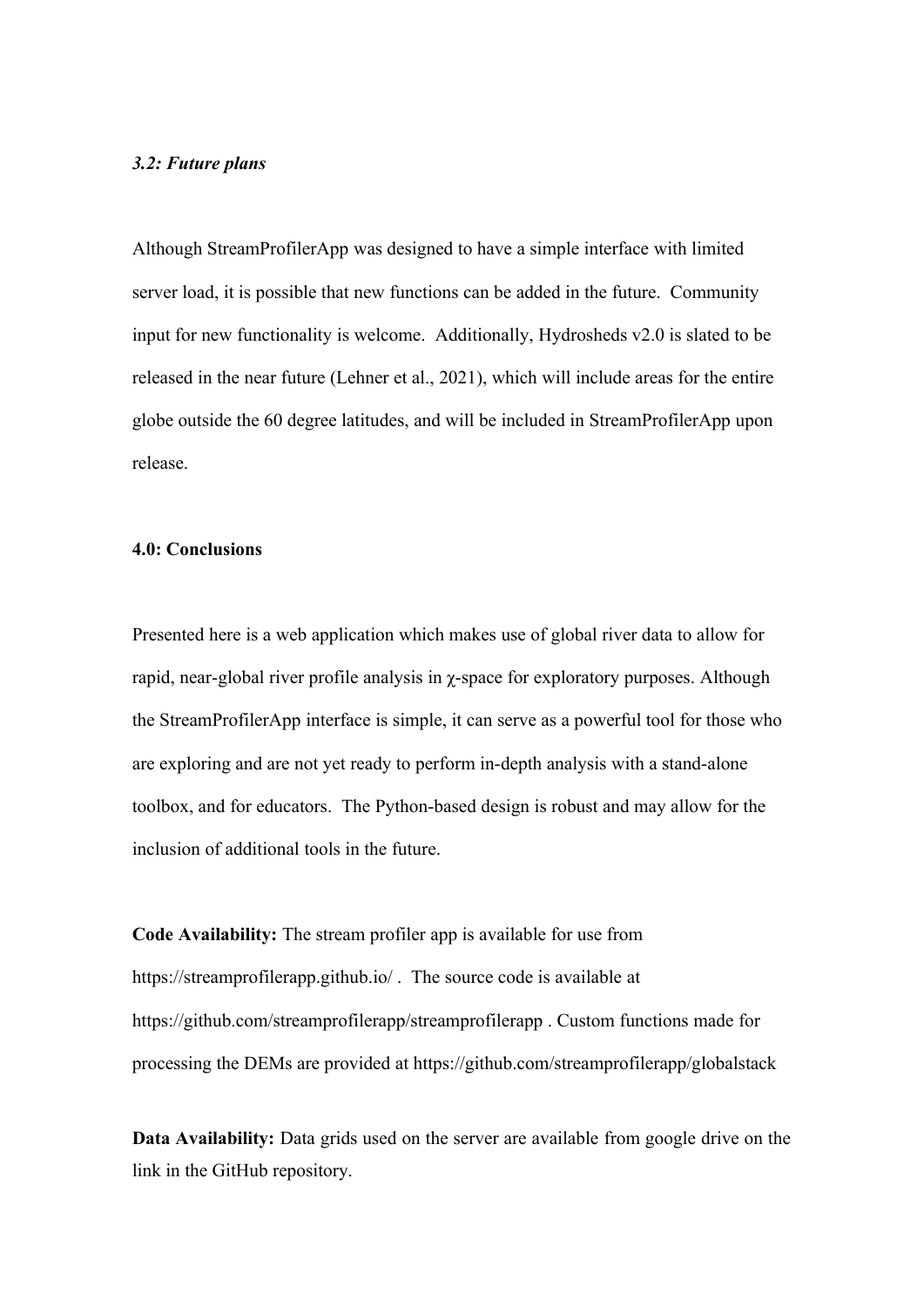#### References

Barnes, R., Lehman, C. and Mulla, D., 2014. Priority-flood: An optimal depressionfilling and watershed-labeling algorithm for digital elevation models. Computers  $\&$ Geosciences, 62, pp.117-127.

Beeson, H. W., & McCoy, S. W. (2020). Geomorphic signatures of the transient fluvial response to tilting. Earth Surface Dynamics, 8(1), 123-159.

Braun, J. and Willett, S.D., 2013. A very efficient O (n), implicit and parallel method to solve the stream power equation governing fluvial incision and landscape evolution. Geomorphology, 180, pp.170-179.

Clubb, F.J., Mudd, S.M., Grieve, S.W., Hurst, M.D., Gailleton, B., Milodowski, D.T., Valters, D. and Goodwin, G., 2019, December. LSDTopoTools: open-source software for topographic analysis. In *AGU Fall Meeting Abstracts* (Vol. 2019, pp. EP53F-2216).

Farr, T.G. and Kobrick, M., 2000. Shuttle Radar Topography Mission produces a wealth of data. *Eos, Transactions American Geophysical Union*, *81*(48), pp.583-585.

Ferrier, K.L., Huppert, K.L. and Perron, J.T., 2013. Climatic control of bedrock river incision. Nature, 496(7444), pp.206-209.

Forte, A.M. and Whipple, K.X., 2019. the topographic analysis kit (TAK) for TopoToolbox. Earth Surface Dynamics, 7(1), pp.87-95.

Grohmann, C.H., 2018. Evaluation of TanDEM-X DEMs on selected Brazilian sites: Comparison with SRTM, ASTER GDEM and ALOS AW3D30. Remote Sensing of Environment, 212, pp.121-133.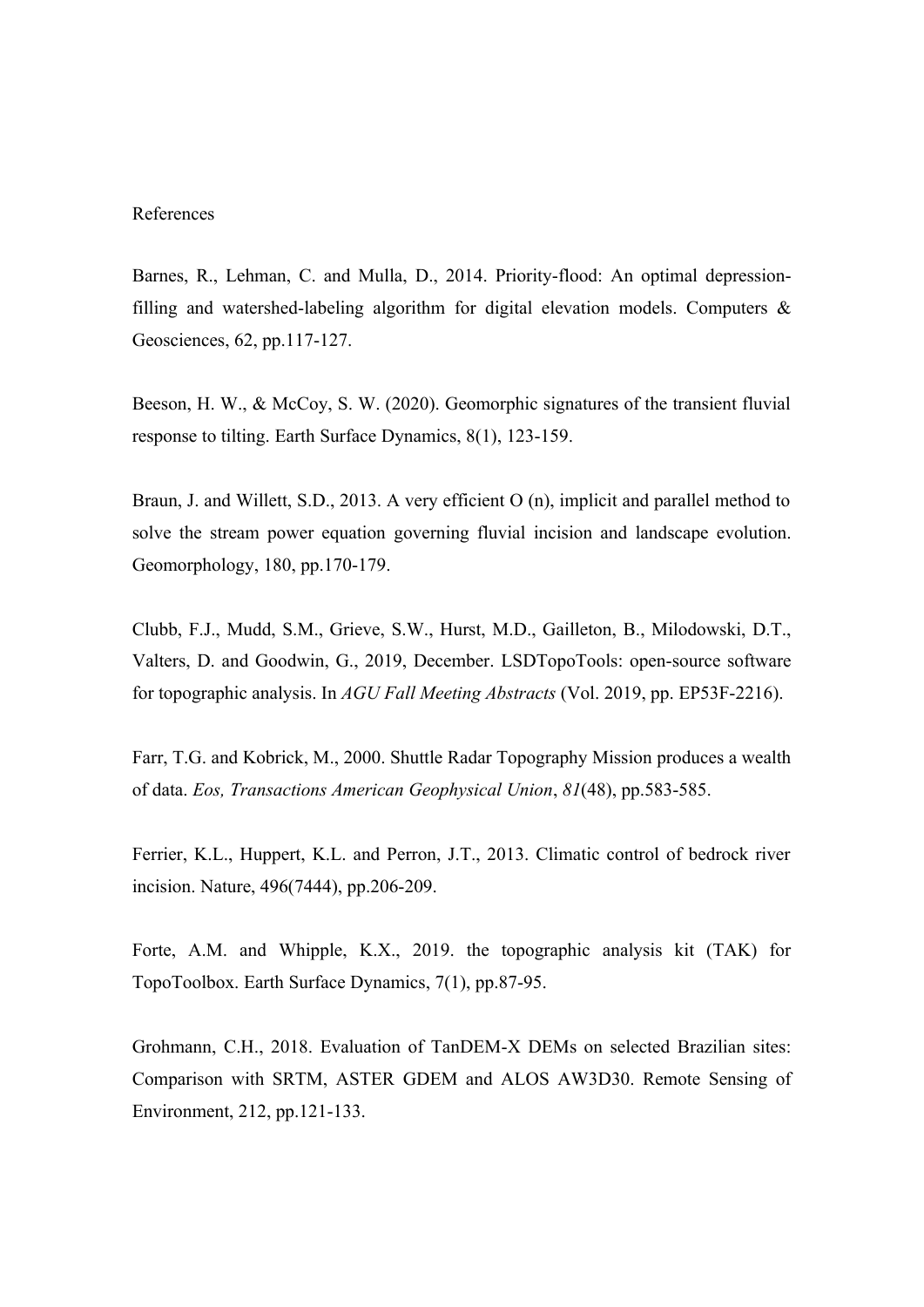Hack, J.T., 1973. Stream-profile analysis and stream-gradient index. Journal of Research of the us Geological Survey, 1(4), pp.421-429.

Howard, A.D., Dietrich, W.E. and Seidl, M.A., 1994. Modeling fluvial erosion on regional to continental scales. Journal of Geophysical Research: Solid Earth, 99(B7), pp.13971-13986.

Lehner, B., Roth, A., Huber, M., Anand, M., Grill, G., Osterkamp, N., Tubbesing, R., Warmedinger, L. and Thieme, M., 2021, April. HydroSHEDS v2. 0-Refined global river network and catchment delineations from TanDEM-X elevation data. In EGU General Assembly Conference Abstracts (pp. EGU21-9277).

Mukul, M., Srivastava, V., Jade, S. and Mukul, M., 2017. Uncertainties in the shuttle radar topography mission (SRTM) Heights: Insights from the indian Himalaya and Peninsula. Scientific reports, 7(1), pp.1-10.

Perron, J.T. and Royden, L., 2013. An integral approach to bedrock river profile analysis. Earth Surface Processes and Landforms, 38(6), pp.570-576.

Schwanghart, W. and Scherler, D., 2014. TopoToolbox 2–MATLAB-based software for topographic analysis and modeling in Earth surface sciences. *Earth Surface Dynamics*, *2*(1), pp.1-7.

Shahzad, F. and Gloaguen, R., 2011. TecDEM: A MATLAB based toolbox for tectonic geomorphology, Part 1: Drainage network preprocessing and stream profile analysis. Computers & Geosciences, 37(2), pp.250-260.

Wickel, B.A., Lehner, B. and Sindorf, N., 2007, December. HydroSHEDS: A global comprehensive hydrographic dataset. In AGU Fall Meeting Abstracts (Vol. 2007, pp. H11H-05).

Willett, S.D., McCoy, S.W., Perron, J.T., Goren, L. and Chen, C.Y., 2014. Dynamic reorganization of river basins. Science, 343(6175).